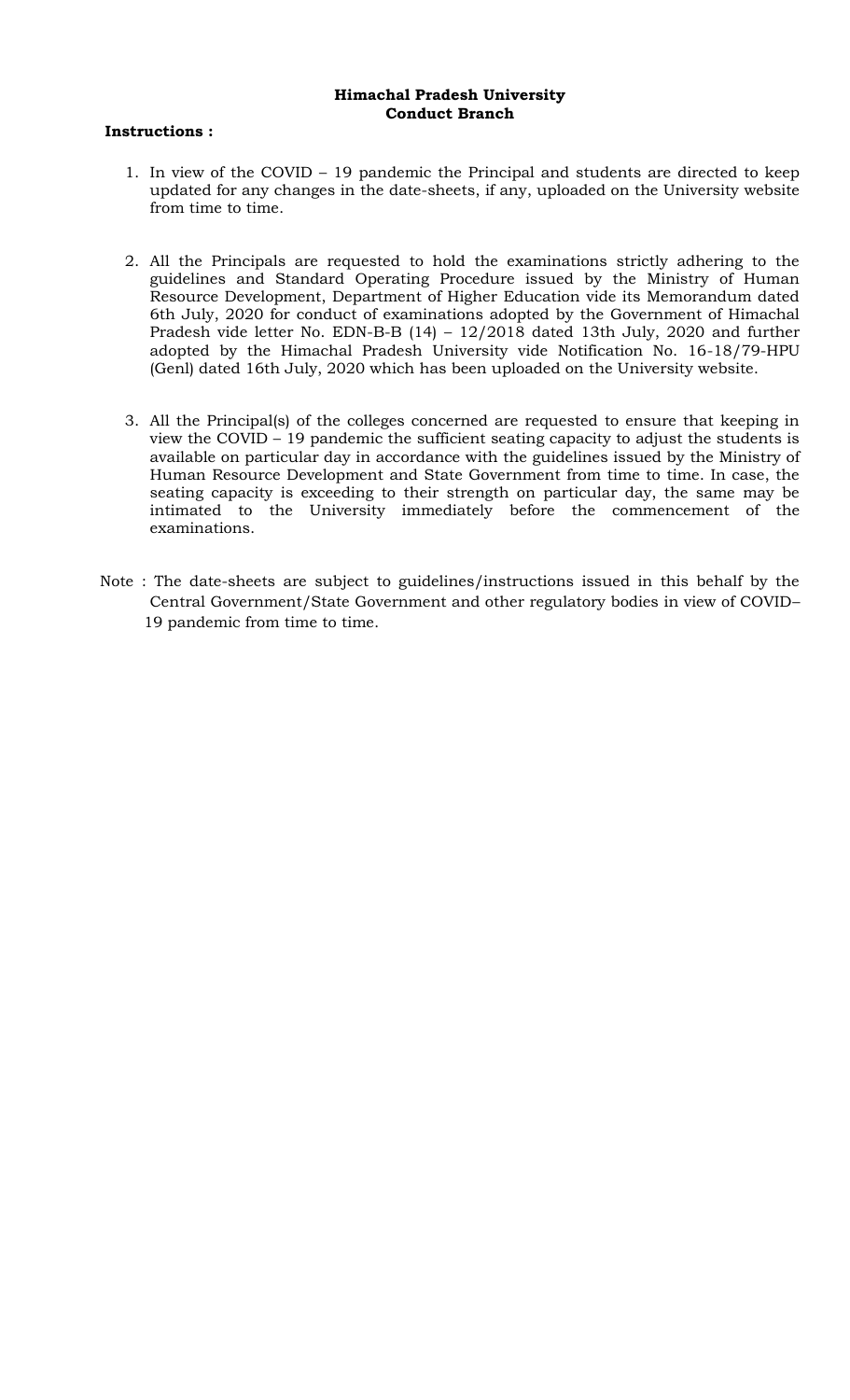Date-sheet for M.Sc. (Botany/ Zoology) 1st & 3rd Semester Regular and 2nd & 4th Semester Re-appear examination to be held in March, 2021

# **Evening Session** Time: 2.00 PM to 5.00 PM

| 1st & 3rd Semester Regular & 2nd & 4th Semester Re-appear |                                    |                   |                         |                                                                                                                                                                                                                                                                                                                                                                                                                                                                                                                                                                                      |
|-----------------------------------------------------------|------------------------------------|-------------------|-------------------------|--------------------------------------------------------------------------------------------------------------------------------------------------------------------------------------------------------------------------------------------------------------------------------------------------------------------------------------------------------------------------------------------------------------------------------------------------------------------------------------------------------------------------------------------------------------------------------------|
| Date                                                      | <b>Semester</b>                    | <b>Subject</b>    | Course                  | Title of the course                                                                                                                                                                                                                                                                                                                                                                                                                                                                                                                                                                  |
| 15.3.2021                                                 | 1 <sup>st</sup>                    | Botany<br>Zoology | $\mathbf I$<br>Ι.       | Biology and Diversity of Algae and Fungi<br>Biosystematics and Taxonomy                                                                                                                                                                                                                                                                                                                                                                                                                                                                                                              |
| 16.3.2021                                                 | 2 <sub>nd</sub>                    | Botany<br>Zoology | $\overline{V}$<br>V     | Cell and Molecular Biology<br>Cell and Molecular Biology<br>TCommon Course)                                                                                                                                                                                                                                                                                                                                                                                                                                                                                                          |
| 17.3.2021                                                 | 3rd                                | Botany<br>Zoology | IX<br>IX                | Cytogenetics and Evolution<br>(Common Course)<br>Cytogenetics and Evolution                                                                                                                                                                                                                                                                                                                                                                                                                                                                                                          |
| 18.3.2021                                                 | 4 <sup>th</sup>                    | Botany<br>Zoology | XIII<br>$\mbox{XIII}$   | Biochemistry<br>Biochemistry<br>(Common Course)                                                                                                                                                                                                                                                                                                                                                                                                                                                                                                                                      |
| 19.3.2021                                                 | 1 <sup>st</sup>                    | Botany<br>Zoology | $\rm II$<br>$_{\rm II}$ | Biology and Diversity of Microbes and Plant Pathogens<br>Structure and Functions of Invertebrates                                                                                                                                                                                                                                                                                                                                                                                                                                                                                    |
| 20.3.2021                                                 | 2 <sub>nd</sub>                    | Botany<br>Zoology | VI<br>VI                | Biostatistics and Computer Applications<br>Biostatistics and Computer Applications (Common Course)                                                                                                                                                                                                                                                                                                                                                                                                                                                                                   |
| 22.3.2021                                                 | 3rd                                | Botany<br>Zoology | $\mathbf X$<br>X        | Immunology and Biotechnology<br>Immunology and Biotechnology<br>(Common Course)                                                                                                                                                                                                                                                                                                                                                                                                                                                                                                      |
| 23.3.2021                                                 | 4 <sup>th</sup>                    | Botany<br>Zoology | XIV<br>XIV              | Ecology<br>Ecology<br>(Common Course)                                                                                                                                                                                                                                                                                                                                                                                                                                                                                                                                                |
| 24.3.2021                                                 | 1 <sub>st</sub>                    | Botany<br>Zoology | Ш<br>Ш                  | Biology and Diversity of Bryophytes and Pteridophytes<br>Insect Diversity and Physiology                                                                                                                                                                                                                                                                                                                                                                                                                                                                                             |
| 25.3.2021                                                 | 2nd                                | Botany<br>Zoology | VIII<br>VIII            | Biology and Diversity of Angiosperms-I<br>Developmental Biology                                                                                                                                                                                                                                                                                                                                                                                                                                                                                                                      |
| 26.3.2021                                                 | 3rd                                | Botany<br>Zoology | XI<br>XI                | Biology and Diversity of Angiosperms-II<br>Applied Zoology                                                                                                                                                                                                                                                                                                                                                                                                                                                                                                                           |
| 27.3.2021                                                 | 4 <sup>th</sup><br>4 <sup>th</sup> | Botany<br>Zoology | <b>XV</b><br>XV         | Special Paper:- Any one of the following:<br>Advanced topics in applied Microbiology<br>$\overline{11}$<br>topics in Plant Physiology & Bio<br>vii)<br>Advanced<br>Chemistry<br>Biodiversity, Bioprospecting Ethnobotany and<br>$\mathbf{v}$<br>sustainable Utilization of Plant Resources<br>Wood Science, Forest Biodiversity & Plant<br>vi)<br>Resources<br>Advanced topics in Plant Pathology<br>$\overline{111}$<br>Special Paper:- Any one of the following:<br>Molecular and Human Genetics<br>i)<br>iii)<br>Parasitology<br>Entomology<br>iv)<br>Molecular Physiology<br>vi) |
| 30.3.2021                                                 | 1 <sub>st</sub>                    | Botany<br>Zoology | IV<br>IV                | Plant Resources Utilization and Breeding<br><b>Biology of Parasites</b>                                                                                                                                                                                                                                                                                                                                                                                                                                                                                                              |
| 31.3.2021                                                 | 2 <sub>nd</sub>                    | Botany<br>Zoology | <b>VII</b><br>VII       | Biology and Diversity of Gymnosperms<br>Comparative Anatomy of Vertebrates                                                                                                                                                                                                                                                                                                                                                                                                                                                                                                           |
| 01.4.2021                                                 | 3 <sup>rd</sup>                    | Botany<br>Zoology | XII<br>XII              | Plant Physiology<br>General Physiology                                                                                                                                                                                                                                                                                                                                                                                                                                                                                                                                               |

Dated: Shimla-5, the03.3.2021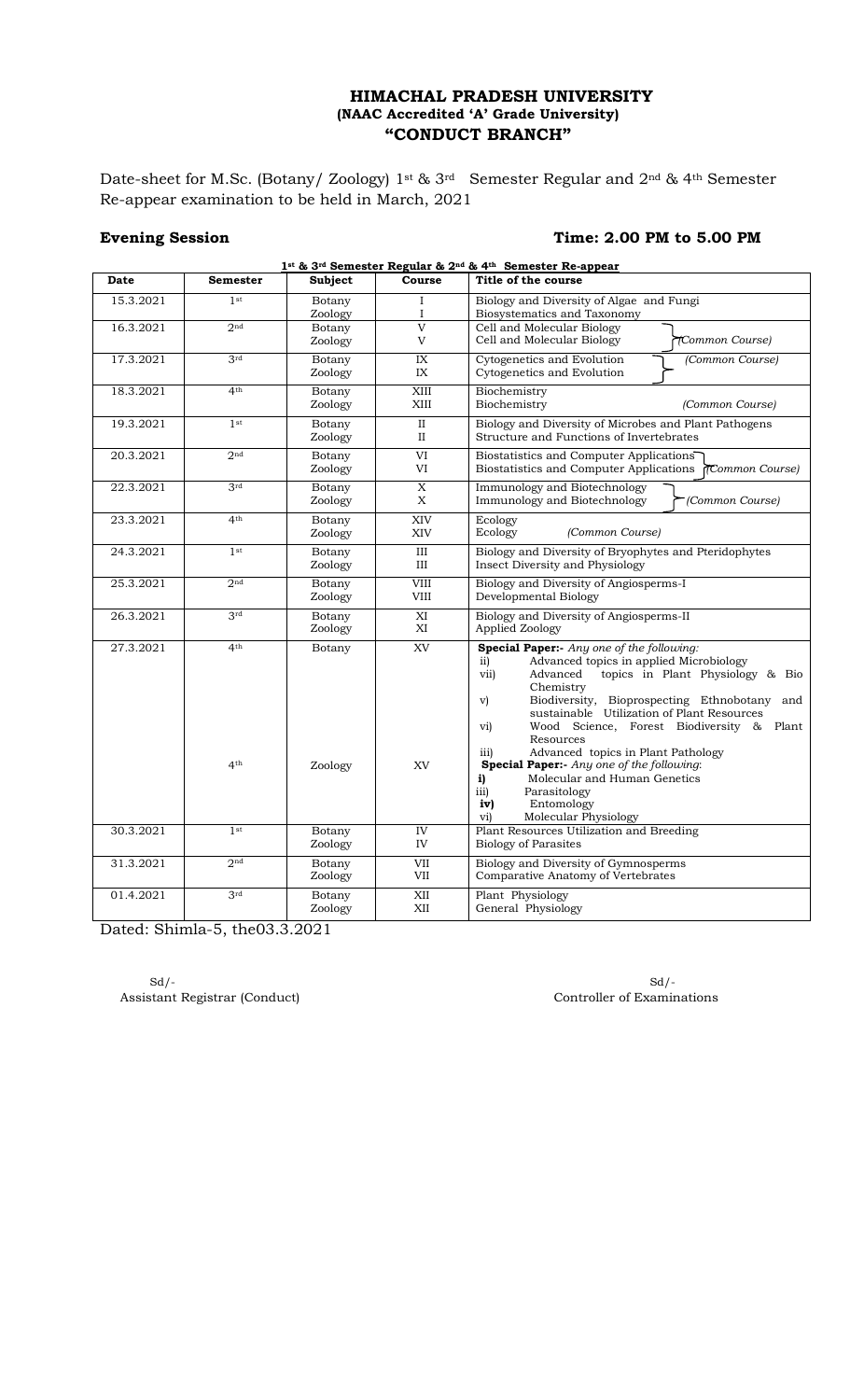Date-sheet for M.Sc. Chemistry 1st & 3rd Semester Regular and 2nd & 4th Semester Reappear examination to be held in March, 2021.

### **Evening Session** Time: 2.00 PM to 5.00 PM

**1st & 3rd Semester Regular & 2nd & 4th Semester Re-appear**

| Date      | <b>Semester</b> | <b>Course</b>  | Title of the course                       |
|-----------|-----------------|----------------|-------------------------------------------|
| 15.3.2021 | 1st             |                | Inorganic Chemistry (NS/OS)               |
| 16.3.2021 | 2 <sub>nd</sub> | $\overline{V}$ | Inorganic Chemistry                       |
| 17.3.2021 | 3rd             | X              | Inorganic Chemistry                       |
| 18.3.2021 | 4 <sup>th</sup> | XV             | Special<br>Theory–II<br>(A)<br>Inorganic  |
|           |                 |                | (B) Organic<br>(C) Physical               |
| 19.3.2021 | 1st             | $\mathbf{I}$   | Organic<br>Chemistry (NS/OS)              |
| 20.3.2021 | 2 <sub>nd</sub> | VI             | Organic Chemistry                         |
| 22.3.2021 | 3 <sup>rd</sup> | XI             | Organic Chemistry                         |
| 23.3.2021 | 4 <sup>th</sup> | XVI            | Special<br>Theory-III<br>(A)<br>Inorganic |
|           |                 |                | (B) Organic (C) Physical                  |
| 24.3.2021 | 1 <sub>st</sub> | III            | Physical Chemistry (NS/OS)                |
| 25.3.2021 | 2 <sub>nd</sub> | VII            | Physical Chemistry                        |
| 26.3.2021 | 3rd             | XII            | Physical Chemistry                        |
| 27.3.2021 | 4 <sup>th</sup> | XVII           | Special<br>Theory-IV<br>(A)<br>Inorganic  |
|           |                 |                | (B) Organic (C) Physical                  |
| 30.3.2021 | 1 <sub>st</sub> | IV             | Mathematics<br>for<br>Chemists<br>and     |
|           |                 |                | Application of Computer in Chemistry      |
|           |                 |                | (NS/OS)                                   |
| 31.3.2021 | 2 <sub>nd</sub> | <b>VIII</b>    | Chemistry of Life and Environmental       |
|           |                 |                | Chemistry                                 |
| 01.4.2021 | 3rd             | XIII           | Special Paper:-                           |
|           |                 |                | (A) Inorganic Chemistry                   |
|           |                 |                | (B) Organic Chemistry                     |
|           |                 |                | (C) Physical Chemistry                    |
| 03.4.2021 | 4 <sup>th</sup> | <b>XVIII</b>   | Special Theory-V<br>(A)<br>Inorganic      |
|           |                 |                | (B) Organic (C) Physical                  |

Dated: Shimla-5, the 03.3.2021

Assistant Registrar (Conduct) Controller of Examinations

 $Sd$  -  $Sd$  -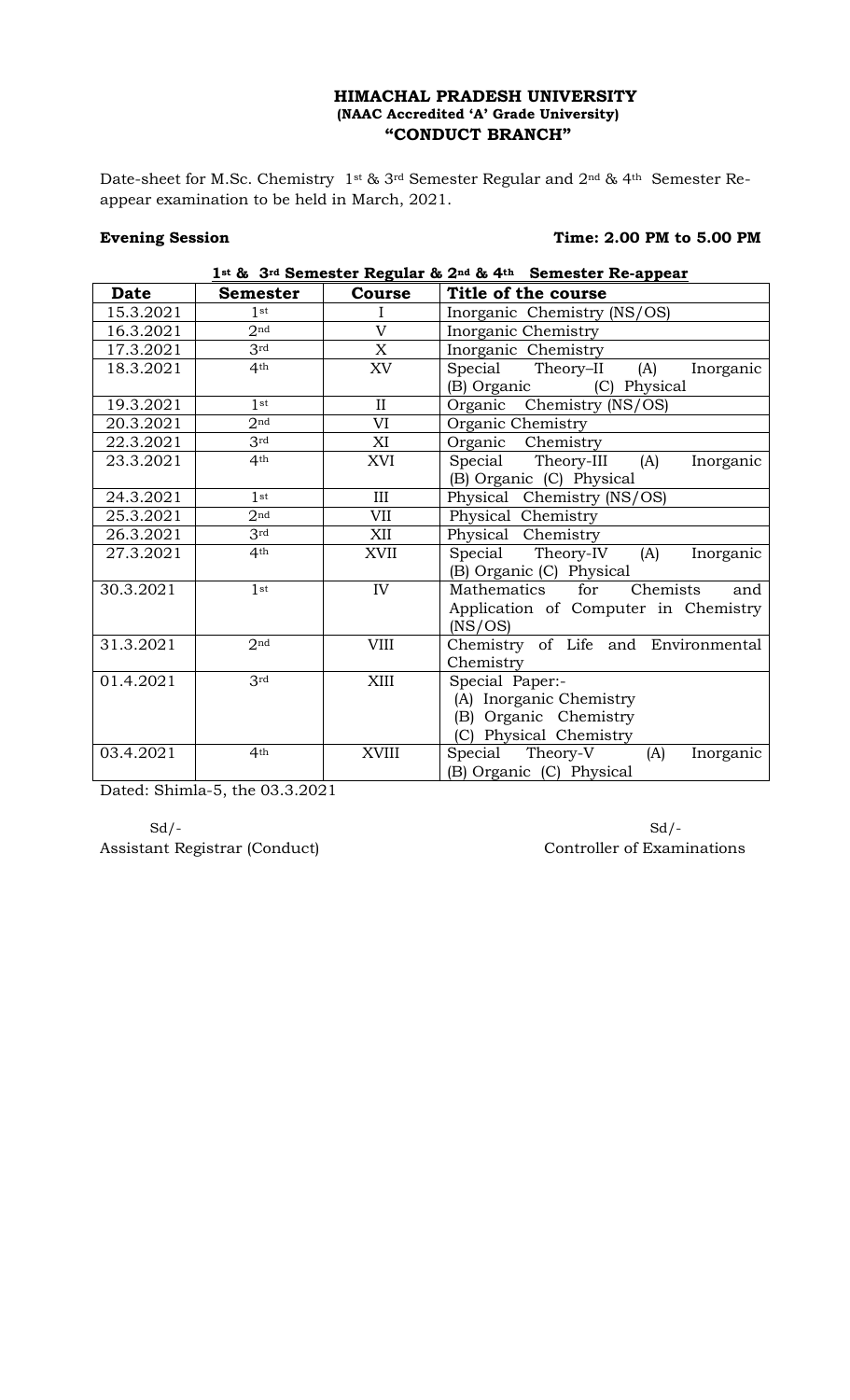Date-sheet for M.Sc. Environmental Sciences 1st & 3rd Semester Regular and 2nd & 4th Semester Re-appear examination to be held in March, 2021

### Morning Session Time: 9.00 AM to 12.00 Noon

| <b>Date</b> | <b>Semester</b> | Course                           | Title of the course                                                                                                                                                           |
|-------------|-----------------|----------------------------------|-------------------------------------------------------------------------------------------------------------------------------------------------------------------------------|
| 15.3.2021   | 1 <sup>st</sup> | <b>MES-101</b>                   | Introduction to Environmental Sciences (OS)<br>(Last Chance)                                                                                                                  |
|             |                 | <b>MES-101</b>                   | Environmental Geology and Atmospheric<br>Science(NS)                                                                                                                          |
| 16.3.2021   | 2 <sub>nd</sub> | <b>MES-201</b>                   | Environmental Pollution(OS/NS)                                                                                                                                                |
| 17.3.2021   | 3rd             | <b>MES-301</b>                   | Remote Sensing, GIS and Environment<br>Management(OS)                                                                                                                         |
|             |                 | <b>MES-301</b>                   | Remote Sensing & GIS(NS)                                                                                                                                                      |
| 18.3.2021   | 4 <sup>th</sup> | <b>MES-401</b>                   | Environmental Law, Governance, Ethics and<br>Policy (Compulsory)                                                                                                              |
| 19.3.2021   | 1 <sup>st</sup> | <b>MES-102</b>                   | Environmental Biology (OS/NS) (Last Chance)                                                                                                                                   |
| 20.3.2021   | 2 <sub>nd</sub> | <b>MES-202</b>                   | Natural Resources: Conservation &<br>Management(OS/NS)                                                                                                                        |
| 22.3.2021   | 3rd             | <b>MES-302</b>                   | Environmental Chemistry & Green<br>Technology(NS/OS)                                                                                                                          |
| 23.3.2021   | 4 <sup>th</sup> | <b>MES-402</b>                   | Any one of the following:<br>Biodiversity & Wildlife Ecology<br>(i)<br>(ii)<br>Environmental Biology<br><b>Environment Economics</b><br>(iii)<br>Environmental Health<br>(iv) |
| 24.3.2021   |                 | <b>MES-103</b>                   | Environmental Disasters and their<br>Mitigation(OS) (Last Chance)                                                                                                             |
|             | 1 <sup>st</sup> | <b>MES-103</b>                   | Environmental Disasters: Mitigation &<br>Management (NS)                                                                                                                      |
| 25.3.2021   | 2 <sub>nd</sub> | <b>MES-203</b><br><b>MES-203</b> | Environmental Health and Eco-Toxicology(OS)<br>Ecotoxicology and Radiation Impacts (NS)                                                                                       |
| 26.3.2021   |                 | <b>MES-303</b>                   | Contemporary Environmental Issues and<br>their Management(OS)                                                                                                                 |
|             | 3rd             | <b>MES-303</b>                   | Research Methodology Statistics & Computer<br>Application (NS)                                                                                                                |
| 27.3.2021   |                 | <b>MES-104</b>                   | Research Methodology, Biostatistics and<br>Computer Applications(OS) (Last Chance)                                                                                            |
|             | 1 <sup>st</sup> | <b>MES-104</b>                   | Current Environmental Issues & their<br>Management (NS)                                                                                                                       |
| 30.3.2021   | 2 <sup>nd</sup> | <b>MES-204</b>                   | Environmental Impact Assessment(OS/NS)                                                                                                                                        |
| 31.3.2021   | 3 <sup>rd</sup> | <b>MES-304</b>                   | Techniques in Environmental Chemical<br>Analysis(OS)                                                                                                                          |
|             |                 | <b>MES-304</b>                   | Techniques in Environmental Monitoring &<br>Analysis(NS)                                                                                                                      |
| 01.4.2021   | 2 <sub>nd</sub> | <b>MES-204</b>                   | Environmental Impact Assessment(OS/NS)                                                                                                                                        |

# **1st & 3rd Semester Regular & 2nd & 4th Semester Re-appear**

Dated: Shimla-5, the 03.3.2021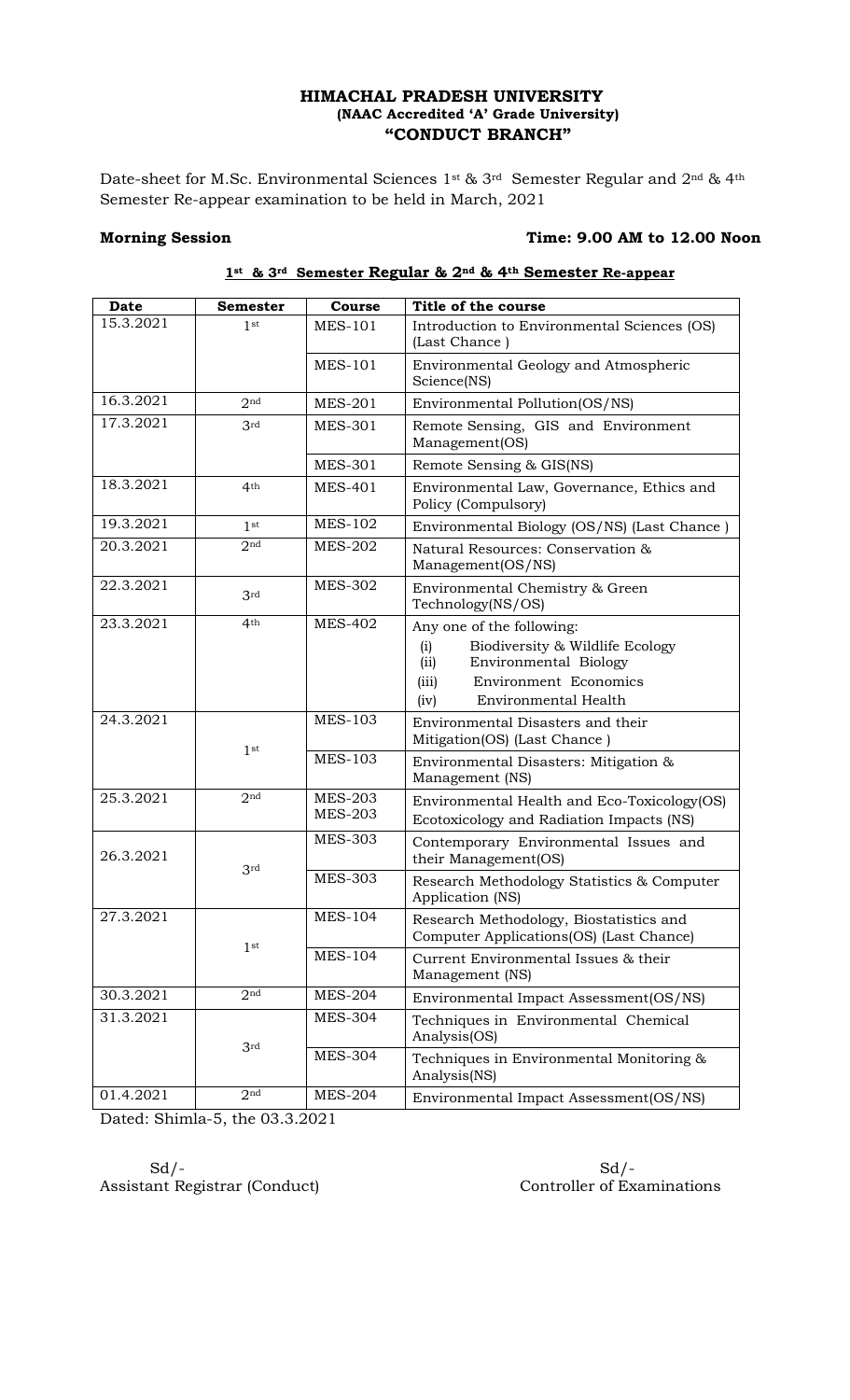Date-sheet for M.Sc. Geology 1st & 3rd Semester Regular and 2nd & 4th Semester Re-appear examination to be held in March, 2021

# **Evening Session** Time: 2.00 PM to 5.00 PM

| <b>Date</b> | <b>Semester</b>                                     | Course      | Title of the course           |
|-------------|-----------------------------------------------------|-------------|-------------------------------|
| 15.3.2021   | $1$ st                                              |             | Geomorphology                 |
| 16.3.2021   | 2 <sub>nd</sub>                                     | VIII        | Igneous Petrology             |
| 17.3.2021   | 3 <sup>rd</sup>                                     | XIV         | Geodynamics                   |
| 18.3.2021   | 4 <sup>th</sup>                                     | XXI         | <b>Engineering Geology</b>    |
| 19.3.2021   | $1$ st                                              | П           | <b>Structural Geology</b>     |
| 20.3.2021   | 2 <sup>nd</sup>                                     | IX          | Metamorphic Petrology         |
| 22.3.2021   | 3rd                                                 | XV          | Hydrogeology                  |
| 23.3.2021   | 4 <sup>th</sup>                                     | XXII        | <b>Exploration Geophysics</b> |
| 24.3.2021   | $1$ st                                              | Ш           | Sedimentology                 |
| 25.3.2021   | 2 <sup>nd</sup>                                     | X           | Palaeontology                 |
| 26.3.2021   | 3rd                                                 | XVI         | <b>Fuel Geology</b>           |
| 27.3.2021   | 4 <sup>th</sup>                                     | XXIII       | Ore Geology                   |
| 30.3.2021   | 1 <sub>st</sub>                                     | IV          | Mineralogy and Geochemistry   |
| 31.3.2021   | 2 <sup>nd</sup>                                     | XI          | Stratigraphy                  |
| 01.4.2021   | 3rd                                                 | XVII        | Remote Sensing and GIS        |
| 03.4.2021   | 4 <sup>th</sup><br>$\sim$ 0.000 $\sim$ 0.000 $\sim$ | <b>XXIV</b> | <b>Environmental Geology</b>  |

Dated: Shimla-5, the03.3.2021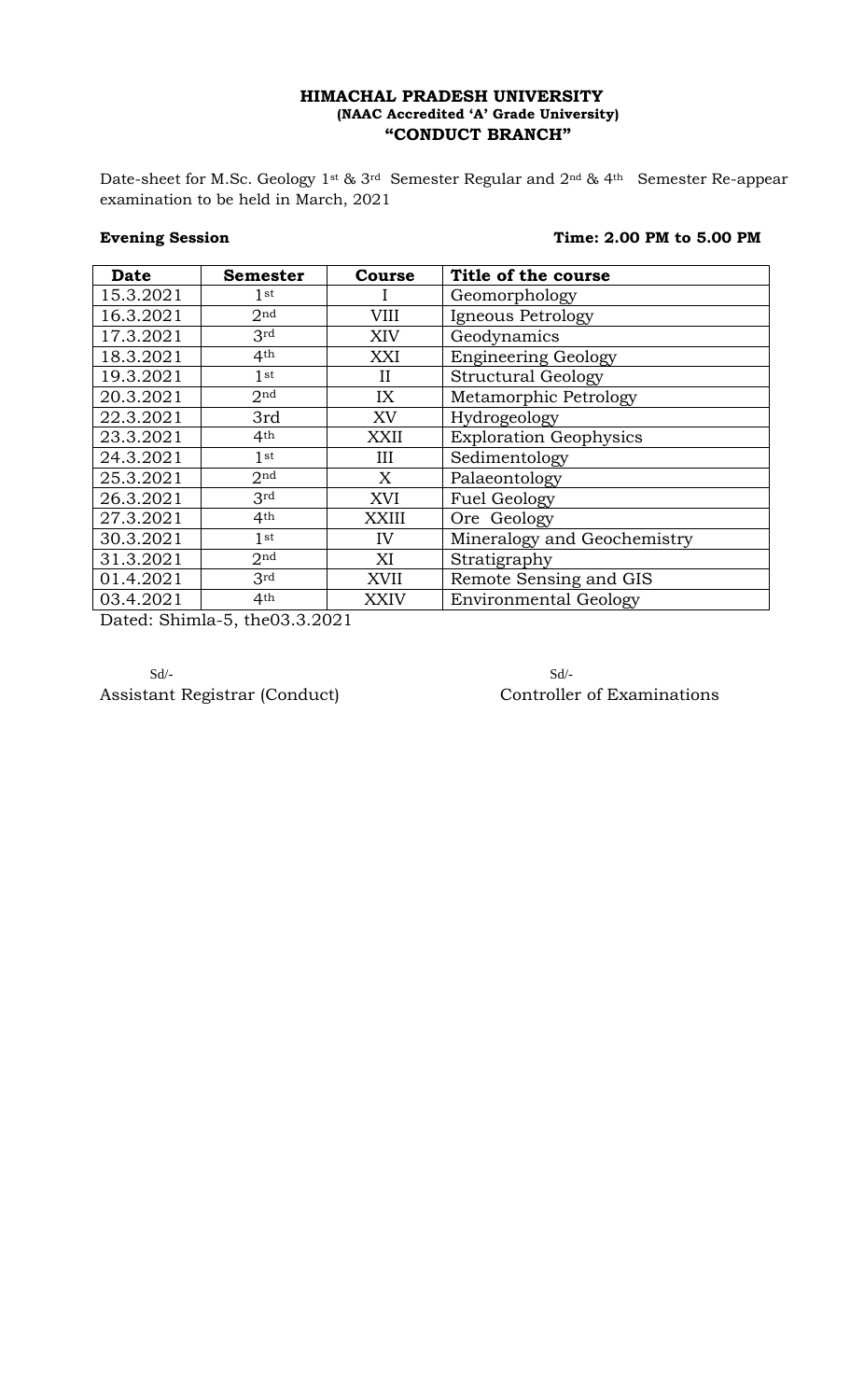Date-sheet for M.Sc. Physics1<sup>st & 3rd</sup> Semester Regular and Semester 2<sup>nd & 4th</sup> Re-appear examination to be held in March, 2021

# Morning Session **Morning Session** Time: 9.00 AM to 12.00 Noon

| <b>Date</b> | <b>Semester</b> | Course            | Title of the course                                                     |
|-------------|-----------------|-------------------|-------------------------------------------------------------------------|
| 15.3.2021   | 3rd             | <b>PHYMS-301</b>  | Quantum Mechanics-II                                                    |
| 16.3.2021   | 4 <sup>th</sup> | PHYMS-401         | Electronics-II                                                          |
| 17.3.2021   | 2 <sub>nd</sub> | PHYMS-201         | Quantum Mechanics-I                                                     |
| 18.3.2021   | 1st             | <b>PHYMS-101</b>  | <b>Mathematical Physics</b>                                             |
| 19.3.2021   | 3rd             | PHYMS-302         | <b>Material Science</b>                                                 |
| 20.3.2021   | 4 <sup>th</sup> | <b>PHYMS-402</b>  | a) Advanced High Energy Physics<br>b) Nuclear and Particle Astrophysics |
| 22.3.2021   | 2 <sub>nd</sub> | <b>PHYMS-202</b>  | <b>Condensed Matter Physics</b>                                         |
| 23.3.2021   | 1st             | <b>PHYMS -102</b> | <b>Classical Mechanics</b>                                              |
| 24.3.2021   | 3 <sup>rd</sup> | PHYMS-303         | <b>Nuclear Physics</b>                                                  |
| 25.3.2021   | 4 <sup>th</sup> | <b>PHYMS-403</b>  | a) Nano Physics                                                         |
| 26.3.2021   | 2 <sub>nd</sub> | <b>PHYMS-203</b>  | <b>Statistical Physics</b>                                              |
| 27.3.2021   | 1st             | <b>PHYMS-103</b>  | Electronics-I                                                           |
| 30.3.2021   | 3rd             | PHYMS-304         | <b>High Energy Physics</b>                                              |
| 31.3.2021   | 4 <sup>th</sup> | <b>PHYMS-404</b>  | Opto. Electronics<br>$\mathbf{C}$                                       |
| 01.4.2021   | 2 <sub>nd</sub> | PHYMS-204         | Electrodynamics                                                         |
| 03.4.2021   | $1$ st          | <b>PHYMS -104</b> | Computational Methods in Physics                                        |
| 05.4.2021   | 2 <sub>nd</sub> | <b>PHYMS-206</b>  | Computer application in Physics-II                                      |
|             |                 |                   | (Addl./Optl. Paper)                                                     |
| 06.4.2021   | 1 <sup>st</sup> | <b>PHYMS -106</b> | Computer Application in Physics-I<br>(Addl./Optl. Paper)                |

Dated: Shimla-5, the 03.3.2021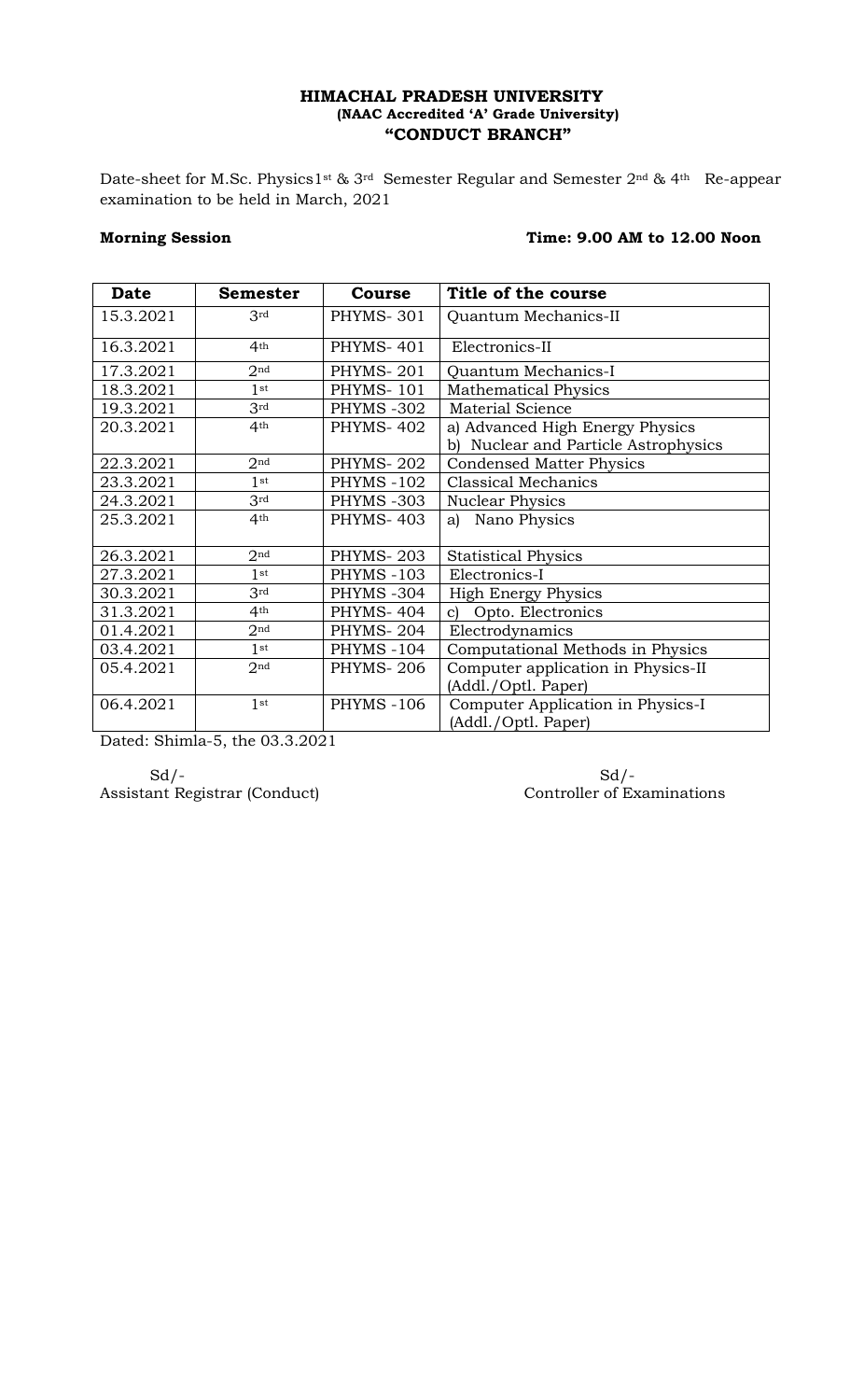Date-sheet for M.Sc. Microbiology 1st & 3rd Semester Regular and 2nd Semester Re-appear examination to be held in March, 2021

**Morning Session 2.00 AM to 12.00 Noon** 

| 1st & 3rd Semester Regular |                 |                                    |                                                                                         |
|----------------------------|-----------------|------------------------------------|-----------------------------------------------------------------------------------------|
| <b>Date</b>                | <b>Semester</b> | <b>Course</b>                      | Title of the course                                                                     |
| 15.3.2021                  | 1 <sub>st</sub> | <b>MMB-101</b>                     | Mathematics & Statistics (NS/OS) (Common                                                |
|                            |                 |                                    | with M.Sc. Biotechnology Course No.                                                     |
|                            |                 |                                    | MBT101(2)Introductory Mathematics)                                                      |
| 17.3.2021                  | 3rd             | <b>MMB-301</b>                     | <b>Environmental Microbiology and</b>                                                   |
|                            |                 |                                    | Biotechnology (Common with M.Sc.                                                        |
|                            |                 |                                    | Biotechnology Course No.MBT-301)                                                        |
| 19.3.2021                  | 1st             | $MMB-102$                          | Biochemistry (NS/OS) (Common with M.Sc.                                                 |
|                            |                 |                                    | Biotechnology Course No.MBT-102)                                                        |
| 22.3.2021                  | 3rd             | <b>MMB-302</b>                     | Food Microbiology                                                                       |
| 24.3.2021                  | 1st             | <b>MMB-103</b>                     | Bacteriology (NS/OS)                                                                    |
| 26.3.2021                  | 3rd             | <b>MMB-303</b>                     | Computers & Bioinformatics (Common with                                                 |
|                            |                 |                                    | M.Sc. Biotechnology Course No. MBT-303)                                                 |
| 27.3.2021                  | 1st             | <b>MMB-104</b>                     | Molecular Biology (OS) (Common with M.Sc.                                               |
|                            |                 |                                    | Biotechnology Course No. MBT-104 Microbial                                              |
|                            |                 |                                    | Genetics & Molecular Biology)                                                           |
|                            |                 | <b>MMB-104</b>                     | Cell and Molecular Biology (NS)(Common with                                             |
|                            |                 |                                    | <i>MBT-104 (NS)</i>                                                                     |
| 30.3.2021                  | 3rd             | MMB-EL-302                         | Enzyme Technology (Common with M.Sc.                                                    |
|                            |                 |                                    | Biotechnology Course No. MBT-304-Enzyme                                                 |
| 31.3.2021                  | 1st             | $MMB-105$                          | Technology)                                                                             |
|                            |                 |                                    | Instrumental Methods of Analysis (NS/OS)                                                |
|                            |                 |                                    | (Common with M.Sc. Biotechnology Course<br>No.MBT-105 Instrumental Methods of Analysis) |
| 03.4.2021                  | 3rd             | MMB-EL-301                         | Metabolic Engineering (Common with M.Sc.                                                |
|                            |                 |                                    | Biotechnology Course No. MBT-EL-301)                                                    |
|                            |                 | MMB-EL-303                         | Microbial Genomics and Proteomics                                                       |
| 05.4.2021                  | 3rd             | <b>MMB-304</b>                     | <b>Industrial Microbiology</b>                                                          |
|                            |                 | 2 <sup>nd</sup> Semester Re-appear |                                                                                         |
| <b>Date</b>                | <b>Semester</b> | <b>Course</b>                      | Title of the course                                                                     |
| 06.4.2021                  | 2nd             | <b>MMB-201</b>                     | Recombinant DNA Technology (Common                                                      |
|                            |                 |                                    | with M.Sc. Biotechnology Course No. MBT-201)                                            |
| 07.4.2021                  | 2nd             | <b>MMB-202</b>                     | Immunology and Immunotechnology                                                         |
|                            |                 |                                    | (Common with M.Sc. Biotechnology Course No.                                             |
|                            |                 |                                    | $MBT-202$ )                                                                             |
| 08.4.2021                  | 2nd             | <b>MMB-203</b>                     | Mycology and Phycology                                                                  |
| 09.4.2021                  | 2nd             | <b>MMB-204</b>                     | <b>Medical Microbiology</b>                                                             |
| 10.4.2021                  | 2nd             | <b>MMB-205</b>                     | Virology                                                                                |

Dated: Shimla-5, the 03.3.2021